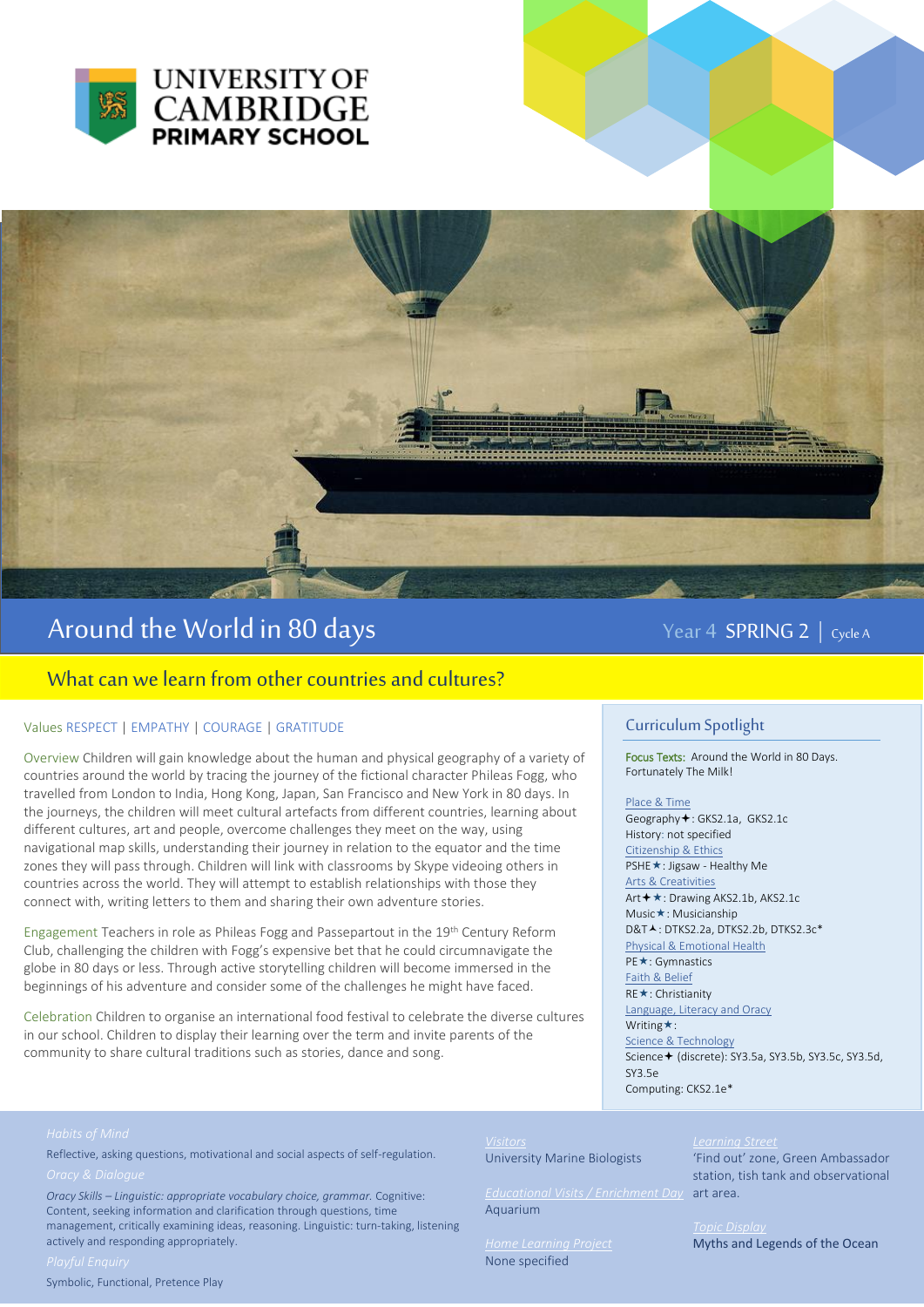

Focus Texts: tbc

| Subject                    |                        | <b>Learning Journey</b>                                                                                                                                                           |                                                                                                                                                                                                                 |                                                                                                                |                                                                                                                                                                         |                                              |                                                                                                                |  |  |
|----------------------------|------------------------|-----------------------------------------------------------------------------------------------------------------------------------------------------------------------------------|-----------------------------------------------------------------------------------------------------------------------------------------------------------------------------------------------------------------|----------------------------------------------------------------------------------------------------------------|-------------------------------------------------------------------------------------------------------------------------------------------------------------------------|----------------------------------------------|----------------------------------------------------------------------------------------------------------------|--|--|
|                            |                        | Week 1                                                                                                                                                                            | Week 2                                                                                                                                                                                                          | Week 3                                                                                                         | Week 4                                                                                                                                                                  | Week 5                                       | Week 6                                                                                                         |  |  |
| Arts & Creativities        | Art                    | $\star$<br>AKS2.1b Improve mastery of art and<br>design techniques including drawing,<br>painting and sculpture with a range of<br>materials (e.g. pencil, charcoal, paint, clay) | $\star$                                                                                                                                                                                                         | $\star$                                                                                                        | $\star$<br>AKS2.1c<br>To be taught about great artists, architects<br>and designers in history.                                                                         | $\star$                                      | $\star$                                                                                                        |  |  |
|                            | Design &<br>Technology | DTKS2.2a, Select from and use a wide<br>range of tools and equipment to perform<br>practical tasks (e.g. cutting, shaping,<br>joining and finishing) accurately                   | DTKS2.2b, Select from and use a wide range<br>of materials and components including<br>construction materials, textiles and<br>ingredients according to their functional<br>properties and aesthetic qualities. | DTKS2.3c*<br>Understand how key events and individuals<br>in design technology have helped shape the<br>world. |                                                                                                                                                                         |                                              |                                                                                                                |  |  |
|                            | Music                  | $\star$                                                                                                                                                                           | $\star$                                                                                                                                                                                                         | $\star$                                                                                                        | $\star$                                                                                                                                                                 | $\star$                                      | $\star$                                                                                                        |  |  |
| Language, Literacy & Oracy | Key texts              | Around the World in Eighty Days (Usborne)                                                                                                                                         |                                                                                                                                                                                                                 | Day the Crayons Quit (see KS1 Autumn 1)                                                                        | Fortunately the Milk (Neil Gaiman)                                                                                                                                      |                                              |                                                                                                                |  |  |
|                            | Writing                | Diary                                                                                                                                                                             |                                                                                                                                                                                                                 | <b>Letter Writing</b>                                                                                          | <b>Adventure Stories</b>                                                                                                                                                |                                              |                                                                                                                |  |  |
|                            | Spelling               | Words ending with the /k/ sound spelt -<br>que (French in origin).                                                                                                                | NC Word list (P54)                                                                                                                                                                                              | NC Word list (P54)                                                                                             | NC Word list (P54)                                                                                                                                                      | NC Word list (P54)                           | NC Word list (P54)                                                                                             |  |  |
|                            | Grammar                | Adverbial phrases                                                                                                                                                                 | Adverbial phrases                                                                                                                                                                                               | Sentence level based on assessment                                                                             | Prefixes                                                                                                                                                                | Prefixes                                     | Adverbial phrases review and apply                                                                             |  |  |
| Mathematic<br>S            | Maths                  | Multiplication and Division                                                                                                                                                       | Multiplication and Division                                                                                                                                                                                     | Multiplication and Division                                                                                    | Multiplication and Division                                                                                                                                             | Multiplication and Division                  | Time                                                                                                           |  |  |
| Science &<br>Technology    | Science                | SY3.5a Compare how things move on<br>different surfaces.                                                                                                                          | SY3.5b Notice that some forces need<br>contacts between two objects, but magnetic<br>forces can act at a distance.                                                                                              | SY3.5c Observe how magnets attract or<br>repel each other and attract some materials<br>and not others.        | SY3.5d Compare and group together a variety<br>of everyday materials on the basis of whether<br>they are attracted to a magnet and identify<br>some magnetic materials. | SY3.5e Describe magnets as having two poles. | SY3.5f Predict whether two magnets will attract or<br>repel each other depending on which poles are<br>facing. |  |  |